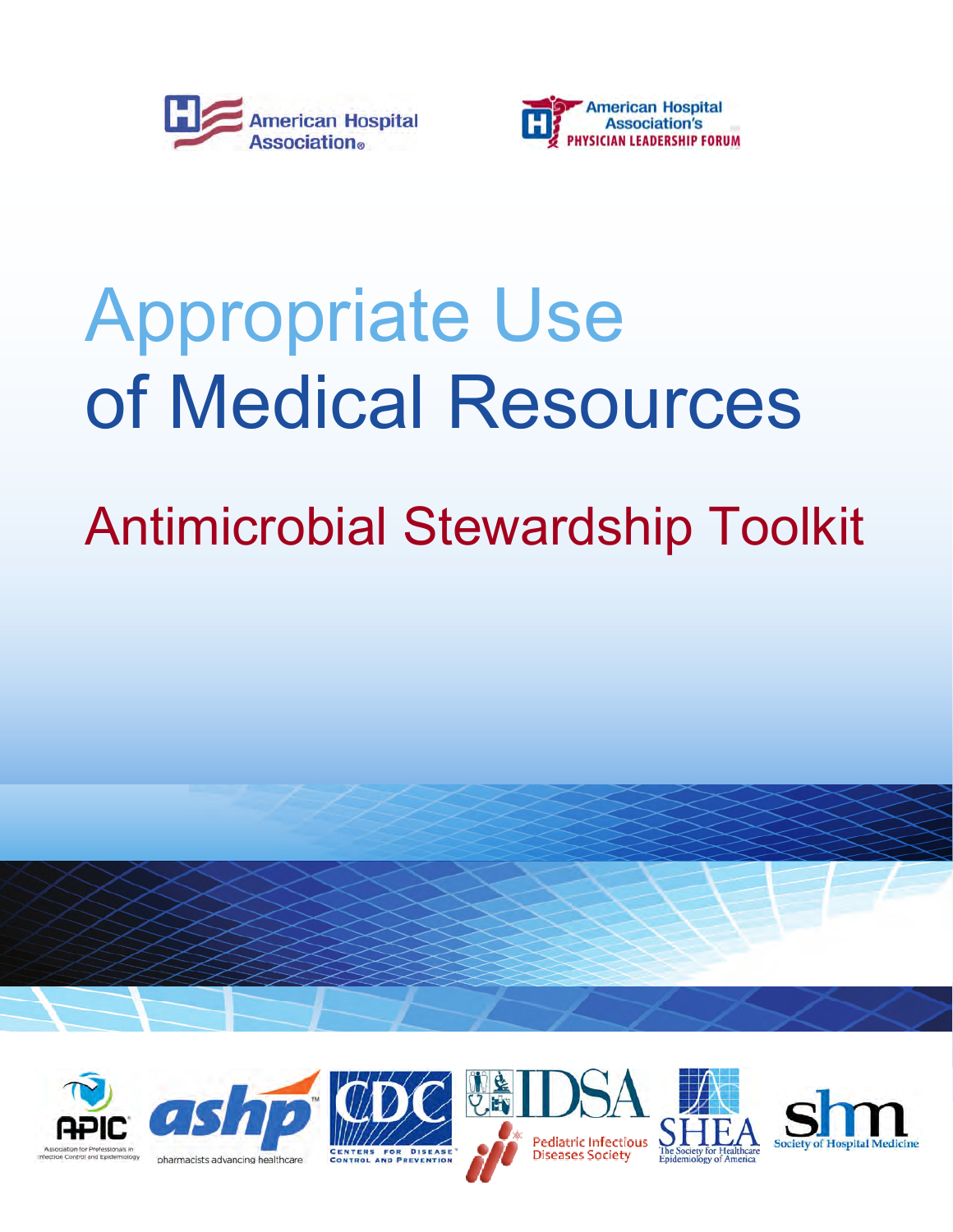Over the past two decades, the past five years in particular, a national discussion emerged concerning the increased cost of health care. Perhaps of greater importance, increased health care costs have not always led to improved outcomes. In fact, over-diagnosis, overuse of treatments and a "try everything" approach have contributed to increased health care costs with little discernible improvement in health. At the same time, medical knowledge has increased exponentially and clinical knowledge is doubling as fast as every two years. But with all this knowledge looms a larger debate, when are we doing too much and how do we decide?

Care providers endeavor to provide the most appropriate care to patients regardless of cost, but all too often there isn't enough discussion with patients about what is appropriate. Further, how can the health care system equip patients to participate in those discussions and make the most informed decision in partnership with their caregivers? As medical societies, provider organizations and others look for ways to drive appropriate use, hospitals and health systems can play an important role in supporting and guiding these efforts.

In 2013, the AHA, with guidance from its Committee on Clinical Leadership, examined the issue and developed the white paper [Appropriate Use of Medical Resources](http://www.ahaphysicianforum.org/resources/appropriate-use/index.shtml), which identifies the drivers of health care utilization and recommends a way to move forward to reduce non-beneficial services and improve care. Among its efforts, the AHA developed a "top five" list of hospital-based procedures or interventions that should be reviewed and discussed by a patient and physician prior to proceeding, including:

- Appropriate blood management in inpatient services;
- Appropriate antimicrobial stewardship;
- Reducing inpatient admissions for ambulatory-sensitive conditions (e.g. low back pain, asthma, uncomplicated pneumonia);
- Appropriate use of elective percutaneous coronary intervention; and
- Appropriate use of the intensive care unit for imminently terminal illness (including encouraging early intervention and discussion about priorities for medical care in the context of progressive disease).

To begin the discussion, the AHA released in November 2013 the *[Appropriate Use of Medical](http://www.ahaphysicianforum.org/resources/appropriate-use/index.shtml)  Resources*. We encouraged our members to share it with their board, medical staff, and community leaders and use the accompanying discussion guide to explore the issue together.

To further support hospitals' efforts, the AHA's Physician Leadership Forum is releasing toolkits on each of the five areas. This second toolkit focuses on antimicrobial stewardship. To access all toolkits, please visit [www.aha.org/appropriateuse.](http://www.ahaphysicianforum.org/resources/appropriate-use/index.shtml) 

FOR MORE INFORMATION Visit [www.aha.org/appropriateuse](http://www.ahaphysicianforum.org/resources/appropriate-use/index.shtml).

CONTACT INFORMATION

Elisa Arespacochaga, director, Physician Leadership Forum, elisa@aha.org or 312-422-3329.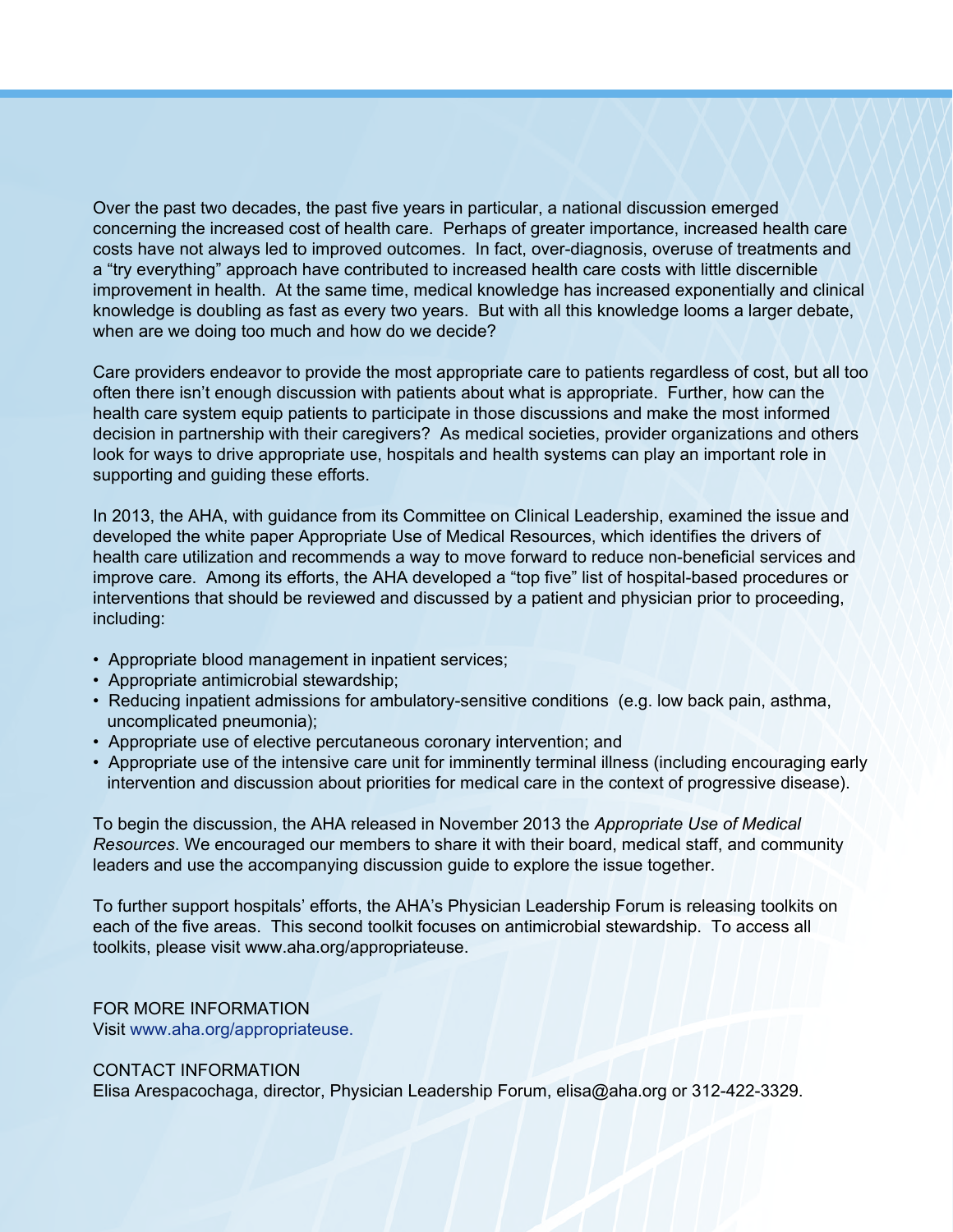### Antimicrobial Stewardship Toolkit

 To access the toolkit, visit [www.aha.org/appropriateuse.](http://www.ahaphysicianforum.org/resources/appropriate-use/index.shtml) Developed with resources from: Association for Professionals in Infection Control and Epidemiology (APIC) American Society of Health-System Pharmacists (ASHP) Centers for Disease Control and Prevention (CDC) Infectious Diseases Society of America (IDSA) Pediatric Infectious Diseases Society (PIDS) Society for Healthcare Epidemiology of America (SHEA) Society of Hospital Medicine (SHM)

#### User Guide

The toolkit is composed of three sections:

Hospital and Health System Resources - includes a readiness assessment tool, the starting point in developing or enhancing a successful Antimicrobial Stewardship Program (ASP). The tool, a checklist developed by the CDC, should be shared with senior management, a senior leader for quality, purchasing directors, clinic managers, nurse managers, key physician leaders, risk managers, pharmacy leaders, infection preventionists and hospital epidemiologists, laboratory staff and information technology staff. For ease of use, it is divided into two sections, one for those just beginning a program, the other for those who wish to enhance an existing program.

Clinician Resources - includes webinars, clinical evidence supporting appropriate use of antibiotics, implementation guides and related articles.

Patient Resources - includes frequently asked questions, pamphlets and handouts on how patients can best engage in their care and resources on appropriate use of antibiotics.

#### [The CDC Assessment Tool](http://bit.ly/1pgmuw4)

This checklist will assist hospitals in assessing key elements needed for creating a program that ensures optimal antibiotic prescribing and appropriate use. The key elements of a successful ASP include leadership commitment, accountability, drug expertise, action, tracking, reporting and education. To access the checklist, go to [http://bit.ly/1pgmuw4.](http://bit.ly/1pgmuw4)

#### Hospital and Health System Resources GETTING STARTED



#### [CDC Core Elements of Hospital Antibiotic Stewardship Programs](http://bit.ly/1mkf6MJ)

This document summarizes core elements of successful hospital ASPs. It complements existing guidelines on ASPs from organizations including the IDSA in conjunction with SHEA, ASHP and The Joint Commission. Experience demonstrates that ASPs can be implemented effectively in a wide variety of hospitals and health systems and that success is dependent on defined leadership and a coordinated multidisciplinary approach. To download, go to [http://bit.ly/1mkf6MJ.](http://bit.ly/1mkf6MJ)

#### [Antibiotic Rx in Hospitals: Proceed with Caution](http://bit.ly/1iuBhQY)

This fact sheet from CDC illustrates how antibiotics save lives, but poor prescribing practices put patients at unnecessary risk for preventable allergic reactions, superresistant infections and deadly diarrhea. Errors in prescribing decisions also contribute to antibiotic resistance, making these drugs less likely to work in the future. To download, go to [http://bit.ly/1iuBhQY.](http://bit.ly/1iuBhQY)

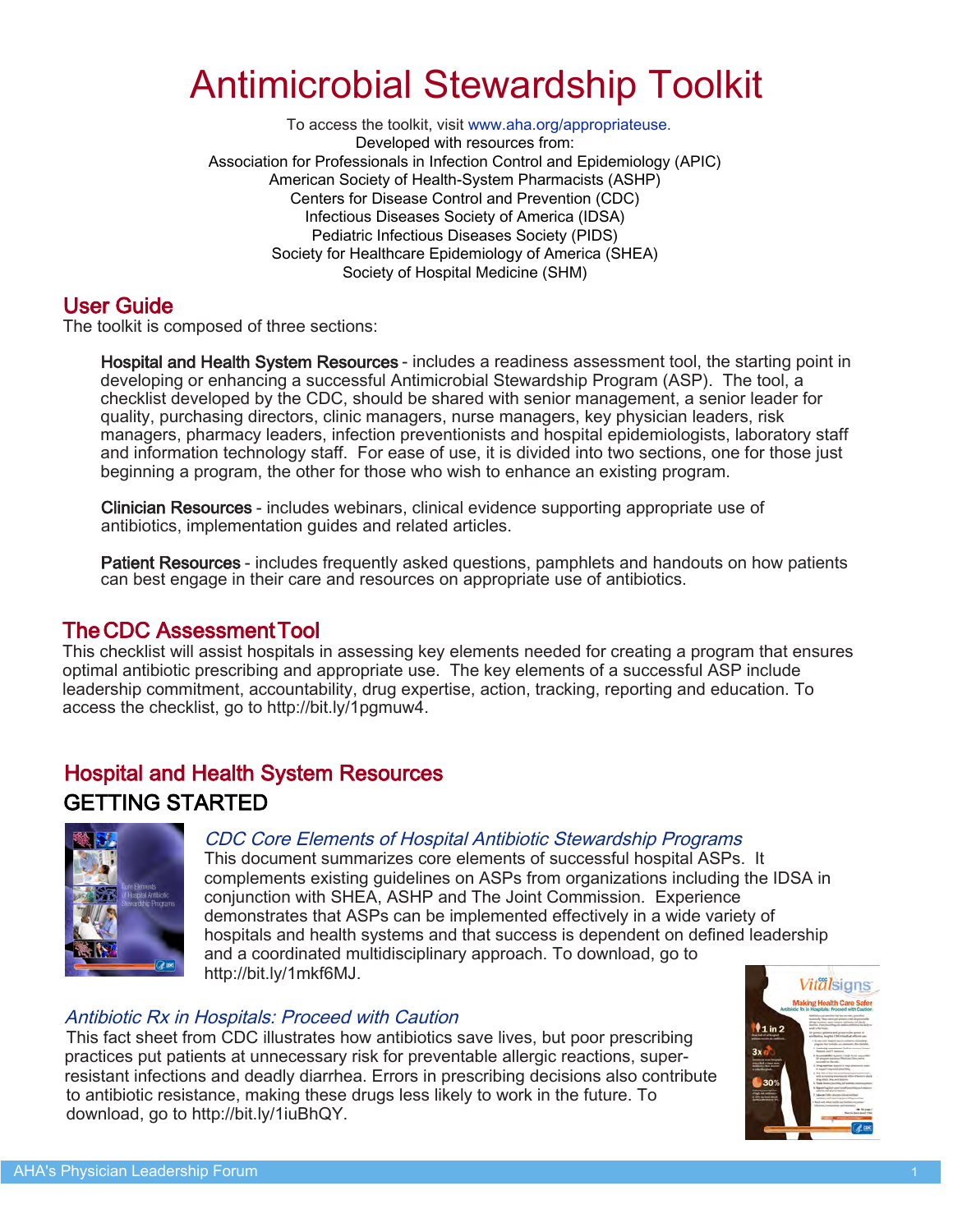

#### [Guidelines for Developing an Institutional Program to Enhance](http://bit.ly/1lOKSCO)  Antimicrobial Stewardship

A joint SHEA/IDSA task force presents guidelines for developing institutional programs to enhance antimicrobial stewardship, an activity that includes appropriate selection, dosing, route and duration of antimicrobial therapy. These guidelines, published in the journal Clinical Infectious Diseases, focus on the development of effective hospital‐based stewardship programs and do not include specific outpatient recommendations. To download, go to [http://bit.ly/1lOKSCO.](http://bit.ly/1lOKSCO)

[Policy Statement on Antimicrobial Stewardship by SHEA, IDSA and PIDS](http://bit.ly/1q5IAkw)  This position statement recommends the mandatory implementation of antimicrobial stewardship throughout the health care continuum, suggests process and outcome measures to monitor these interventions and addresses deficiencies in education and research in this field as well as the lack of accurate data on antimicrobial use in the United States. To download, go to [http://bit.ly/1q5IAkw.](http://bit.ly/1q5IAkw)

#### [ASHP Statement on the Pharmacist's Role in Antimicrobial Stewardship and](http://bit.ly/1qHxaDu)  Infection Prevention and Control

Pharmacists have a responsibility to take prominent roles in ASPs and participate in the infection prevention and control programs of hospitals and health systems. Pharmacists' responsibilities for antimicrobial stewardship and infection prevention and control include promoting the optimal use of antimicrobial agents, reducing the transmission of infections and educating health professionals, patients and the public. To download, go to [http://bit.ly/1qHxaDu.](http://bit.ly/1qHxaDu)

#### ENHANCING an EXISTING PROGRAM

#### [CDC Vital Signs: Improving Antibiotic Use among Hospitalized Patients](http://bit.ly/1q5IMjA)

Antibiotic prescribing for inpatients is common, and there is ample opportunity to improve use and patient safety by reducing incorrect antibiotic prescribing. Hospital administrators and health care providers can reduce potential harm and risk for antibiotic resistance by implementing formal programs to improve antibiotic prescribing in hospitals. To download, go to [http://bit.ly/1q5IMjA.](http://bit.ly/1q5IMjA)

#### [Guidelines for the Prevention of Antimicrobial Resistance in Hospitals](http://bit.ly/1lnJDZT)

This joint SHEA/IDSA task force publication details how antimicrobial resistance results in increased morbidity, mortality and costs of health care. Prevention of the emergence of resistance and the dissemination of resistant microorganisms will reduce these adverse effects and their attendant costs. Appropriate antimicrobial stewardship that includes optimal selection, dose and duration of treatment, as well as control of antibiotic use, will prevent or slow the emergence of resistance among micro-organisms. A comprehensively applied infection control program will interdict the dissemination of resistant strains. To download, go to [http://bit.ly/1lnJDZT.](http://bit.ly/1lnJDZT)

#### [On the CUSP: Stop CAUTI Supplement from APIC](http://bit.ly/1o0v7qX)

This supplement features success stories from facilities that have joined the On the CUSP: Stop CAUTIprogram, strategies for engaging others in CAUTI prevention, insight from experts on the program's core national faculty, ways for health care organizations to be part of the program and frequently asked questions. To download, go to [http://bit.ly/1o0v7qX.](http://bit.ly/1o0v7qX)

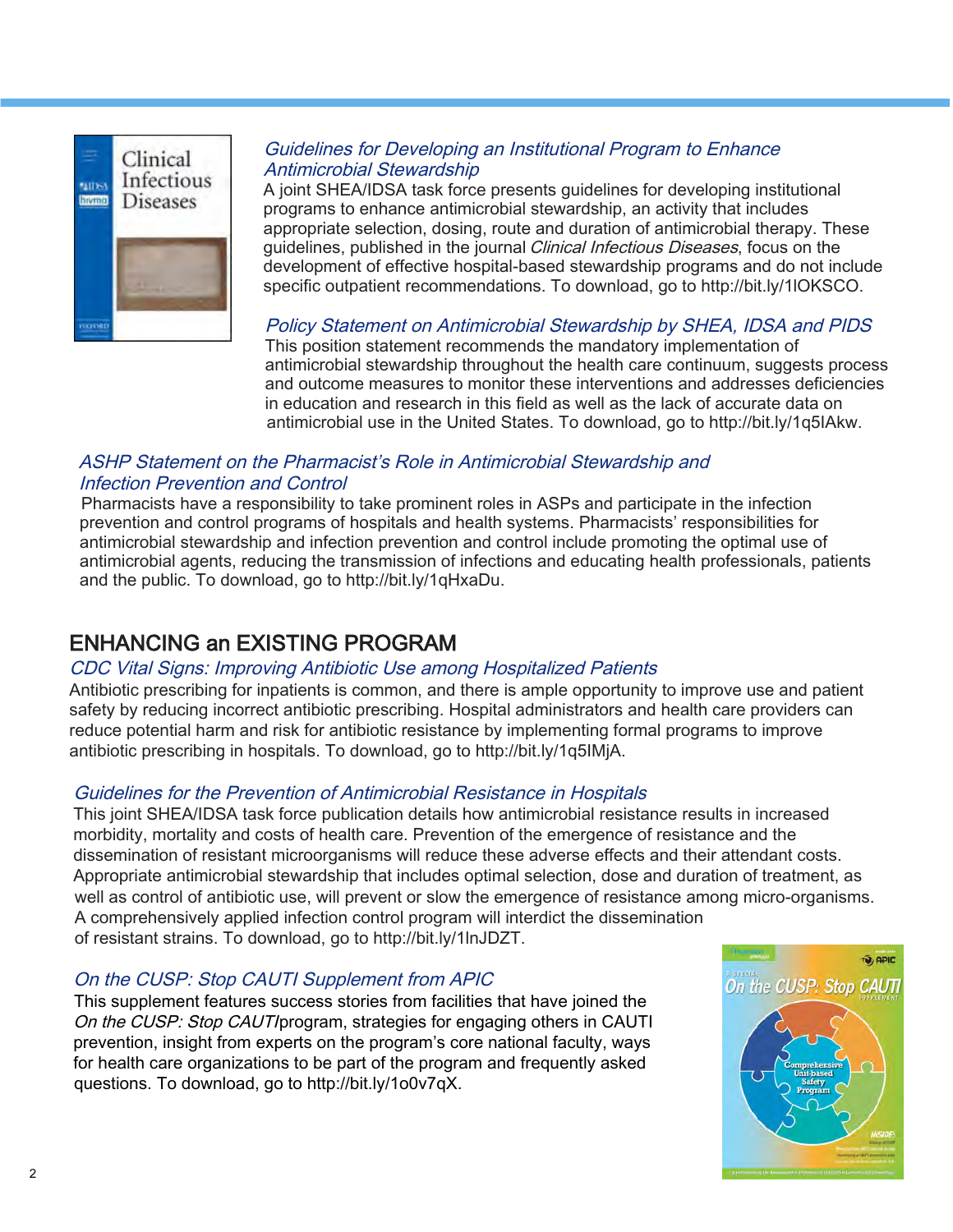#### Clinician Resources IMPLEMENTATION GUIDES and TOOLS

#### Assessment of Appropriateness of Antibiotics

The primary goal of antibiotic stewardship efforts is to optimize the use of antibiotics. However, assessing "optimal" or "appropriate" antibiotic use remains a challenge. To begin addressing the challenge, CDC, in consultation with a variety of external experts, has developed assessment tools that can help facilities explore potential opportunities for improving antibiotic use. These forms draw heavily from existing treatment guidelines to identify variations in diagnostic evaluation and antibiotic use that deviate from general recommendations, such as:

- • [Urinary Tract Infections](http://bit.ly/1iuBXpr)
- • [Community-Acquired Pneumonia](http://bit.ly/TgwExK)
- • [Resistant Gram-Positive Infections](http://bit.ly/1v2XKVt)
- • [Inpatient Antibiotics](http://bit.ly/UH5AsV)

#### [Tools and Sample Forms](http://bit.ly/1kPhoTG)

This resource, from SHEA's Antimicrobial Stewardship task force, includes tools such as an adult inpatient antibiotic approval form, a blank order set for antifungal therapy, a sample checklist, a drug use evaluation form and others. To view the materials and forms, go to<http://bit.ly/1kPhoTG>.

#### **CASE EXAMPLES:**

#### **[ASP in a RURAL HOSPITAL](http://bit.ly/1yO9vUp)**

In ASHP's *American Journal of Health-System Pharmacy*, the authors describe implementation of a pharmacy-directed ASP involving the use of telemedicine technology. Concluding such implementation led to increases in pharmacistrecommended interventions and streamlining of antimicrobial therapy, as well as decreases in health care-associated *C. difficile* infections and antimicrobial purchasing costs. To download, go to [http://bit.ly/1yO9vUp.](http://bit.ly/1yO9vUp)

#### **[CALIFORNIA ASP EFFORT](http://bit.ly/1l9AQpy)**

California law requires that general acute care hospitals implement programs for monitoring the judicious use of antibiotics and requires a quality improvement committee with responsibility for oversight. California is the only state with this type of mandate. This web page highlights hospital's work and shares their antimicrobial stewardship program strategies and progress. Also identified are California physician, pharmacists and infection prevention leaders willing to serve as mentors to other hospitals in various stages of antimicrobial stewardship program implementation. To view, go to [http://bit.ly/1l9AQpy.](http://bit.ly/1l9AQpy)

#### **[HOSPITALS with ASPs](http://bit.ly/1l9AUFL)**

Compiled by SHEA, this web page provides links to organizations with antimicrobial initiatives underway such as Grady Health System, Cleveland Clinic, Johns Hopkins Hospital, Nebraska Medical Center, University of Kentucky Hospital, University of Pennsylvania Health System and the University of California, San Francisco. To view, go to [http://bit.ly/1l9AUFL.](http://bit.ly/1l9AUFL)



#### [Clinical Practice Guidelines for Antimicrobial Prophylaxis in Surgery](http://bit.ly/1lnJPZe)

Authored by ASHP, IDSA, the Surgical Infection Society (SIS) and SHEA these guidelines are intended to provide practitioners with a standardized approach to the rational, safe and effective use of antimicrobial agents for the prevention of surgical-site infections based on currently available clinical evidence and emerging issues. To download, go to [http://bit.ly/1lnJPZe.](http://bit.ly/1lnJPZe)

#### RESOURCES and ARTICLES

#### ["Antimicrobial Stewardship: A Collaborative Partnership between Infection Preventionists and Health](http://bit.ly/1l7ZPyo)  Care Epidemiologists" from APIC

Infection preventionists and health care epidemiologists play key roles in promoting effective antimicrobial stewardship in collaboration with other health professionals, according to a joint position paper published by APIC and SHEA in their respective peer-review journals, the American Journal of Infection Control and Infection Control and Hospital Epidemiology. To download, go to [http://bit.ly/1l7ZPyo.](http://bit.ly/1l7ZPyo)

#### [Infection Prevention + Antimicrobial Stewardship = Synergy](http://bit.ly/1lNwAR4)

In the APIC quarterly member magazine, Prevention Strategist, Julia Moody, MS, SM (ASCP), shares a case study and explains the infection preventionist's and health care epidemiologist's role in antimicrobial stewardship. To download, go to <http://bit.ly/1lNwAR4>.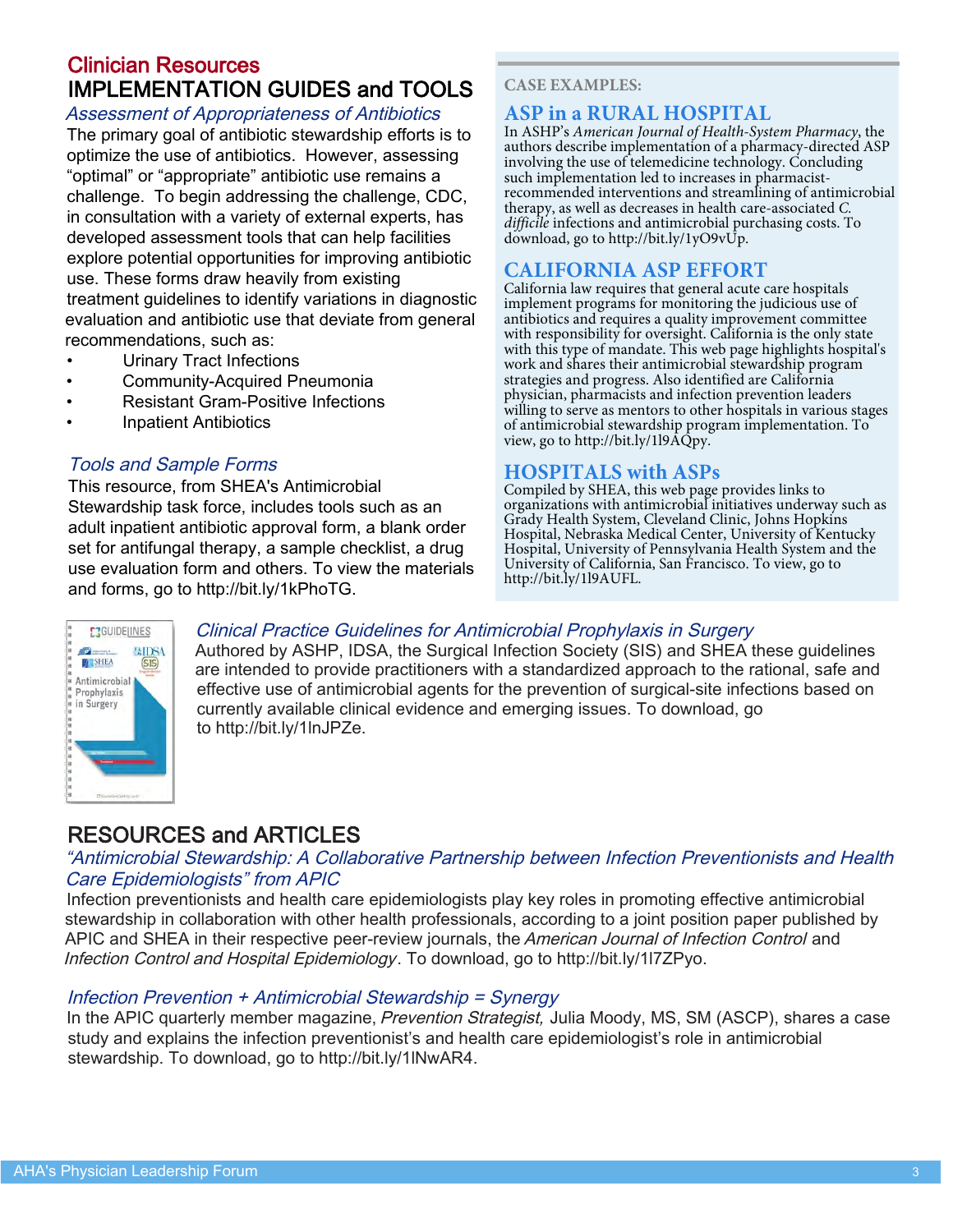

[Clinical and Economic Outcomes of a Prospective Antimicrobial Stewardship Program](http://bit.ly/Vl7JuV) In ASHP's American Journal of Health-System Pharmacy, the authors found antimicrobial expenditures, which had increased by an average of 14.4 percent annually in the years preceding ASP implementation, decreased by 9.75 percent in the first year of the program and remained relatively stable in subsequent years, with overall cumulative cost savings estimated at \$1.7 million. Rates of nosocomial infections involving Clostridium difficile, methicillinresistant Staphylococcus aureus and vancomycin-resistant enterococci all decreased after ASP implementation. To download, go to [http://bit.ly/Vl7JuV.](http://bit.ly/Vl7JuV)

#### [Antimicrobials and Resistance](http://bit.ly/VlfL75)

This chapter from the 4th edition of APIC Text of Infection Control and Epidemiology discusses that although infection prevention traditionally has approached the problem of resistance primarily from the aspect of preventing transmission, more needs to be done to control how antimicrobials are commonly used. To download, go to<http://bit.ly/VlfL75>and click on the blue bar that reads, "Download a free chapter of the APIC Text on 'Antimicrobials and Resistance.'"

#### [ASHP Guidelines on Pharmacist-Conducted Patient Education and](http://bit.ly/1lNwau2)  **Counseling**

A coordinated effort among health care team members will enhance patients' adherence to pharmacotherapeutic regimens, monitoring of drug effects and feedback to the health system. ASHP believes these patient education and counseling guidelines are applicable in all practice settings—including acute inpatient care, ambulatory care, home care and long-term care—whether these settings are associated with integrated health systems, managed care organizations or are freestanding. To download, go to<http://bit.ly/1lNwau2>.



#### Antimicrobial Stewardship and Clostridium difficile [Infection: A Primer for the Infection Preventionist](http://bit.ly/1iuCg3F)  This chapter, in Guide to Preventing Clostridium difficile Infections (CDI), an APIC Implementation Guide, discusses antimicrobial use and its impact on patients in all healthcare settings and ASPs within the context of

CDI. To download, go to [http://bit.ly/1iuCg3F.](http://bit.ly/1iuCg3F)



#### APIC 2013 Clostridium difficile [infection "Pace of Progress" survey](http://bit.ly/1q5JZr7)

Activities to stop the spread of the intestinal superbug *Clostridium difficile (C. diff)* are on the rise, but they are not yielding large improvements, according to a nationwide survey. According to the survey, 70 percent of infection preventionists have adopted additional interventions in their health care facilities to address CDI since March 2010, but only 42 percent have seen a decline in facility-associated CDI rates; 43 percent have not seen a decline. While CDI rates have climbed to all-time highs in recent years, few facilities (21 percent of respondents) have added more infection prevention staff to address the problem. To download, go to [http://bit.ly/1q5JZr7.](http://bit.ly/1q5JZr7)

#### [Pediatric Stewardship Resources](http://bit.ly/1knAzPv)

Resources are available from SHEA that are specific to pediatric antimicrobial stewardship. To view, go to [http://bit.ly/1knAzPv.](http://bit.ly/1knAzPv)

#### [Research Bibliography](http://bit.ly/1lo37gm)

A bibliography on antimicrobial stewardship published in the Infection Control and Hospital Epidemiology journal available from SHEA can be found at [http://bit.ly/1lo37gm.](http://bit.ly/1lo37gm)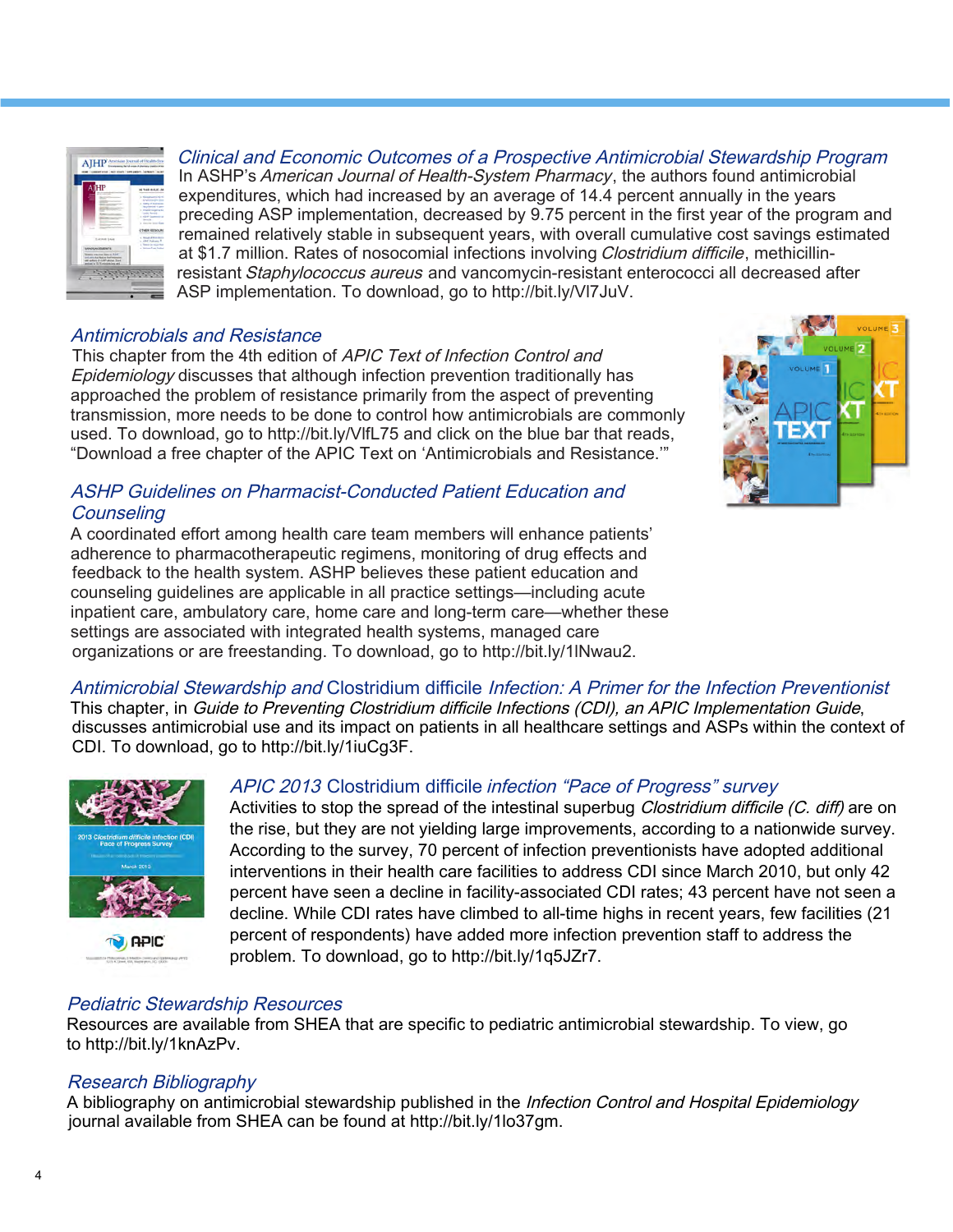#### **WEBINARS**

#### [Antimicrobial Stewardship: The Hospital Opportunity](http://bit.ly/1q5KjX0)

The webinar features Dr. Arjun Srinivasan of the CDC and Dr. Howard Gold of Beth Israel Deaconess Medical Center sharing compelling evidence for antimicrobial stewardship to improve care and lower cost. To register, go to <http://bit.ly/1q5KjX0>.

#### [Antimicrobial Stewardship: What the Infection Preventionist Needs To Know](http://bit.ly/1rHoLO4)

Provided by APIC, this webinar features Keith S. Kaye, MD, MPH who defines antimicrobial stewardship, discusses goals and components of an ASP, as well as details the role and collaboration of the infection preventionist with an antimicrobial stewardship team. To view, go to [http://bit.ly/1rHoLO4.](http://bit.ly/1rHoLO4)

#### [From Tragedy to Triumph to Trepidation: Antibiotics at Age 70](http://bit.ly/1mm08kS)

Provided by APIC, this webinar features Stephen M. Brecher, PhD, who explains how the war in England, then in the US, a famous fire in Boston and a football game all played a role in making penicillin the "Miracle Drug." With many new antibiotics, the war against infectious diseases seemed won. The problem, however, was that the bacteria did not read the press clippings. Antibiotics at Age 70 is the story of tragedy then triumph and now trepidation. To view, go to<http://bit.ly/1mm08kS>.

#### Patient Resources

#### [Antibiotics Aren't Always the Answer](http://bit.ly/1mc1Yo8)

This fact sheet from the CDC briefly explains six simple and smart facts about antibiotic use and when antibiotics can help treat your child's illness. To download, go to<http://bit.ly/1mc1Yo8>.

#### [Cold or Flu. Antibiotics Don't Work For You.](http://bit.ly/1pyTxHt)

This tri-fold brochure from the CDC briefly explains the difference between bacteria and viruses and how bacteria become resistant. It also answers some common questions about when it is and is not appropriate to use an antibiotic. To download, go to [http://bit.ly/1pyTxHt.](http://bit.ly/1pyTxHt)

#### [Ask Questions about Your Medicines](http://bit.ly/1o0wmGw)

This guide from APIC explains to patients when antibiotics work, when they don't and when prescribed why it's important to finish the course of antibiotics as the prescriber recommends. To view, go to [http://bit.ly/1o0wmGw.](http://bit.ly/1o0wmGw)

#### FAQs about [Clostridium difficile](http://bit.ly/1rvhzo6)

A list of common patient questions about CDI, such as who is most likely to get it, how it is treated and how contraction can be prevented are included in this handout co-sponsored by SHEA, IDSA, AHA, APIC, CDC and The Joint Commission. To download, go to [http://bit.ly/1rvhzo6.](http://bit.ly/1rvhzo6)

#### [What You Need to Know about](http://bit.ly/1mc2jY6) Clostridium difficile

This article from APIC explains what *Clostridium difficile* is, the symptoms, who is at risk, how it's diagnosed, treated and can be prevented. To view, go to [http://bit.ly/1mc2jY6.](http://bit.ly/1mc2jY6)